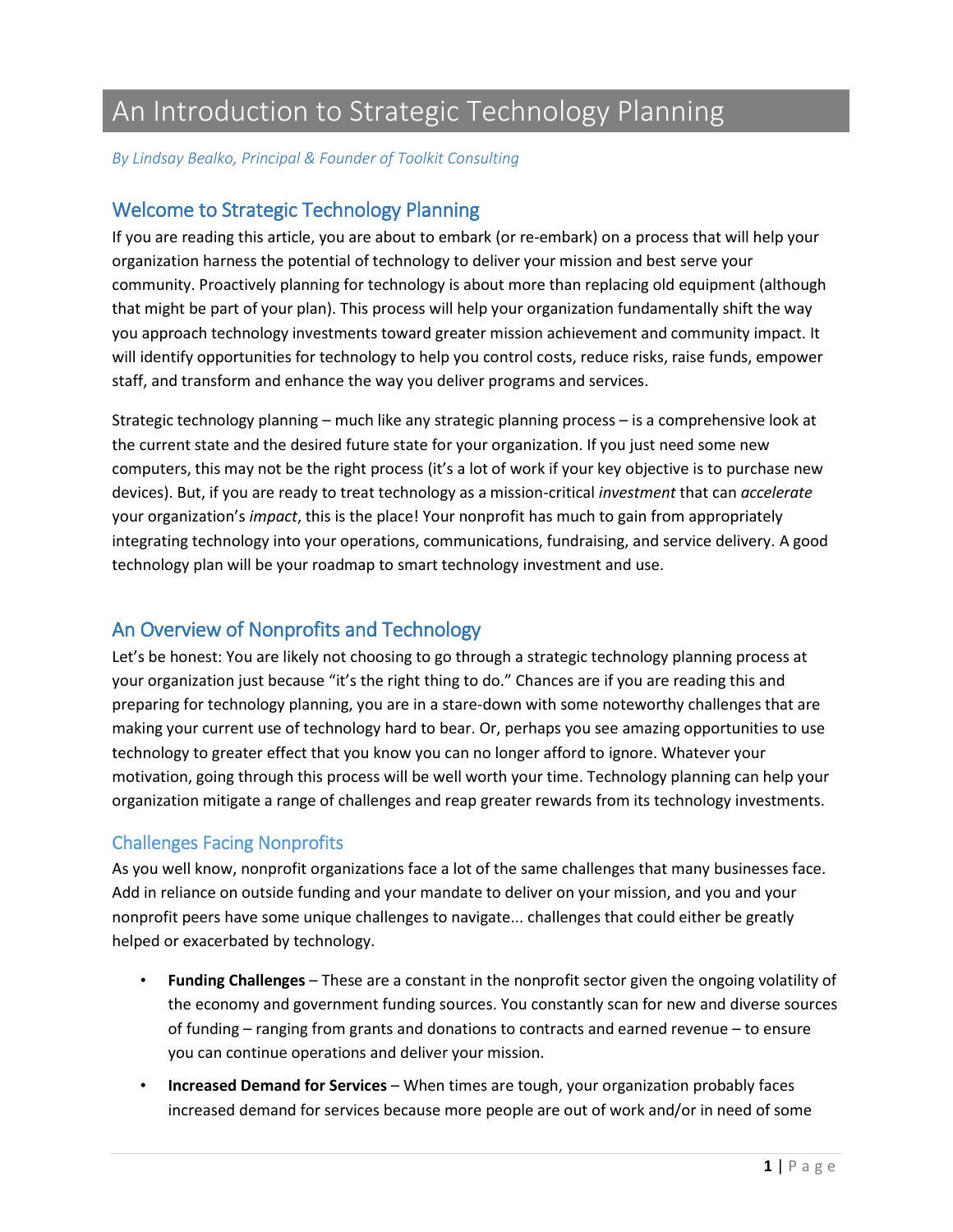type of assistance, or because government programs get cut, leaving a gap in services that nonprofit organizations often step up to fill.

- **Escalating expectations for accountability** Nonprofits today face increased pressure from the community, donors, government, and funders to demonstrate accountability and transparency for how they steward funds and create measurable impact. You are being asked to be more transparent in how funds are used, and to accurately measure and report on key data about the impact of your programs and services.
- **Rising Competition** As dollars become scarce, being able to differentiate and prove your unique value-add is critical to your organization's ability to survive and thrive. You need to be able to attract and retain clients and/or supporters to continue to be viable.

Given the sampling of key challenges above, you can see how technology can play an important part of your organization's success strategy.

### How Technology Can Help

Technology can help your organization better achieve its mission by enabling you to:

- Improve engagement with supporters and raise more funds
- Streamline and/or automate operations and processes and boost productivity
- Expand your reach and serve more people
- Better manage and use mission-critical data to drive decisions and programming
- Strengthen internal and external communications
- Enhance the quality and impact of your services

Still, many nonprofits, perhaps including yours, struggle to keep up with the exponential pace of technology change, and are not able to fully capitalize on its potential. Even those organizations that *can* keep IT humming along are often focused on it as an operational or infrastructure tool, and miss opportunities for technology to truly drive business and/or service value and to help them deliver on their mission. Strategic technology planning can help.

If you are like other nonprofits, you may face technology challenges such as:

- Old and outdated hardware and software; often a mix of different makes, models and versions
- Lack of funding, particularly for large capital expenditures like new equipment
- No or too few IT staff to support your organization's needs
- Lack of IT expertise or of formal, documented technology policies and processes
- Reticence from leadership or board to fund IT, which is perceived as an "operations" or "overhead" cost versus an investment in programs and services
- Lack of confidence in leading or managing the IT function or IT staff
- Lack of awareness around the Total Cost of Ownership of technology, which leads to underbudgeting or over-running budgets

Sound familiar? Read on.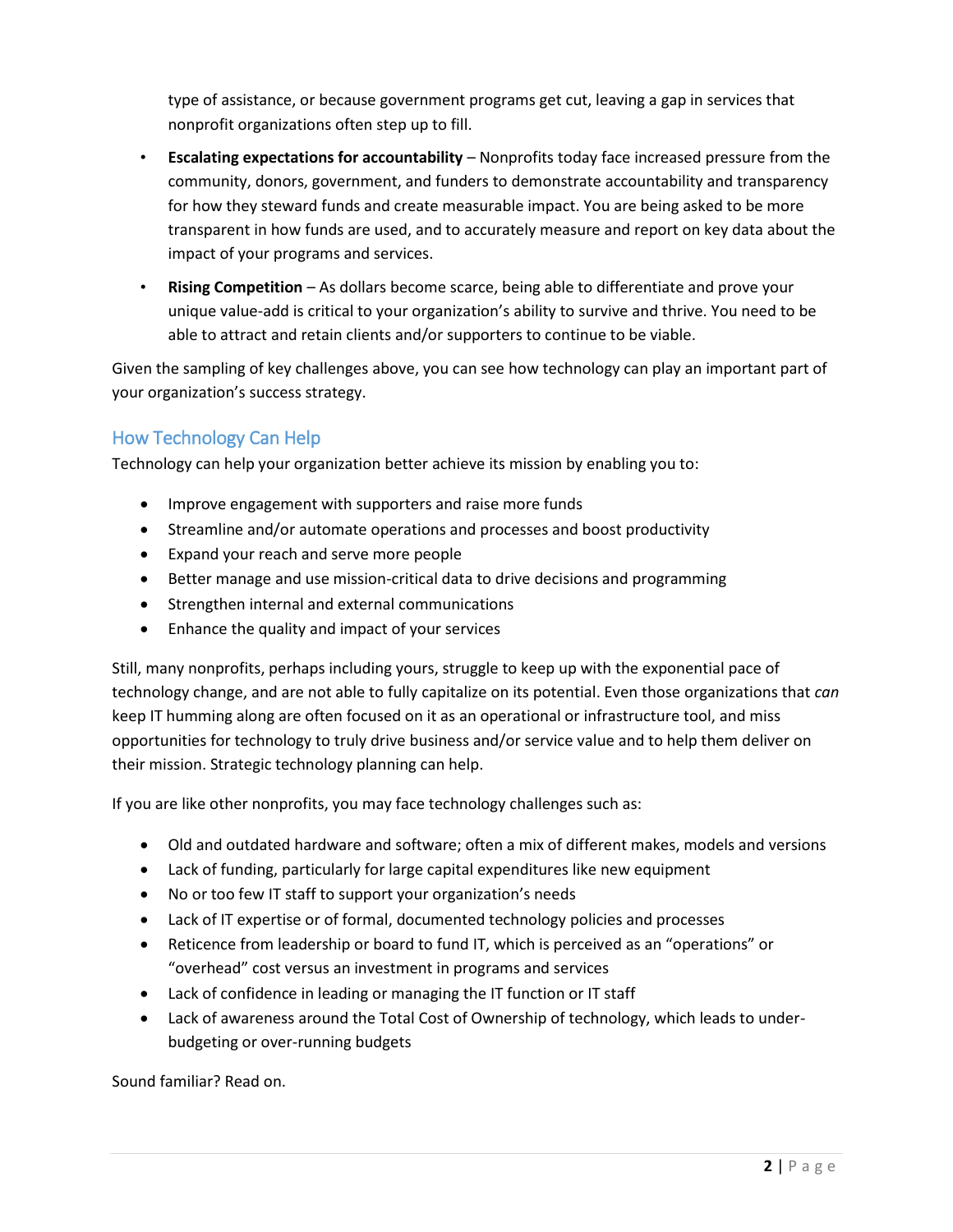# Introduction to the Strategic Technology Planning Process

# Why a Technology Plan?

With all the technology needs and challenges of nonprofits, you may be asking yourself, "Can we afford to spend the time to do this?" The reality is that – without a plan – you are likely to end up with piecemeal or temporary solutions, or worse – the wrong solutions. This will end up costing you more in the long run. Through simple yet thoughtful planning, your organization can position itself to focus precious funds to the areas of greatest risk, need, or potential for impact.

#### **Strategic technology planning will help your organization:**

- Identify and prioritize the technology investments that will directly support the organization's mission, goals and business requirements
- Gain a better understanding of the ongoing costs to manage and maintain technology, including replacement and upgrade costs, and to budget for the Total Cost of Ownership
- Have a clearer understanding of the expected outcomes of technology investments and therefore better justify your spending and communicate its impact
- Write more informed grant requests for technology
- Weave technology into regular strategic or annual planning cycles, including budgeting

#### What is involved?

Technology planning includes a comprehensive review of an organization's underlying mission, key goals, and current opportunities and challenges, much like strategic planning. Together with a technology planning team, you will review your organization's programs and business requirements to explore and understand how technology can help you deliver on your mission.

Technology planning should include a thorough assessment of the organization's current technology state, including an inventory of hardware and software assets, as well as the collection of stakeholder perceptions on how technology is working. You will create a plan for both the maintenance and growth of technology going forward.

*The technology planning process itself is just as important* (if not more so!*)* as the actual written plan that results from it, so plan to focus on the discussion and the process as much as the actual writing of the plan. You will learn a lot about your organization in this process, not just about its technology use.

Like all major strategic planning efforts, organizational development and change management issues will surface during technology planning, and they should be addressed early and often to ensure that staff and stakeholders are ready to embrace the change that will result from this process. Change is hard, and – for many – technology change is particularly daunting. Whether it's because people feel their job will be made obsolete by technology, or because they are simply comfortable with the current way of doing things, communicating and managing change will be key to the success of the tech planning process.